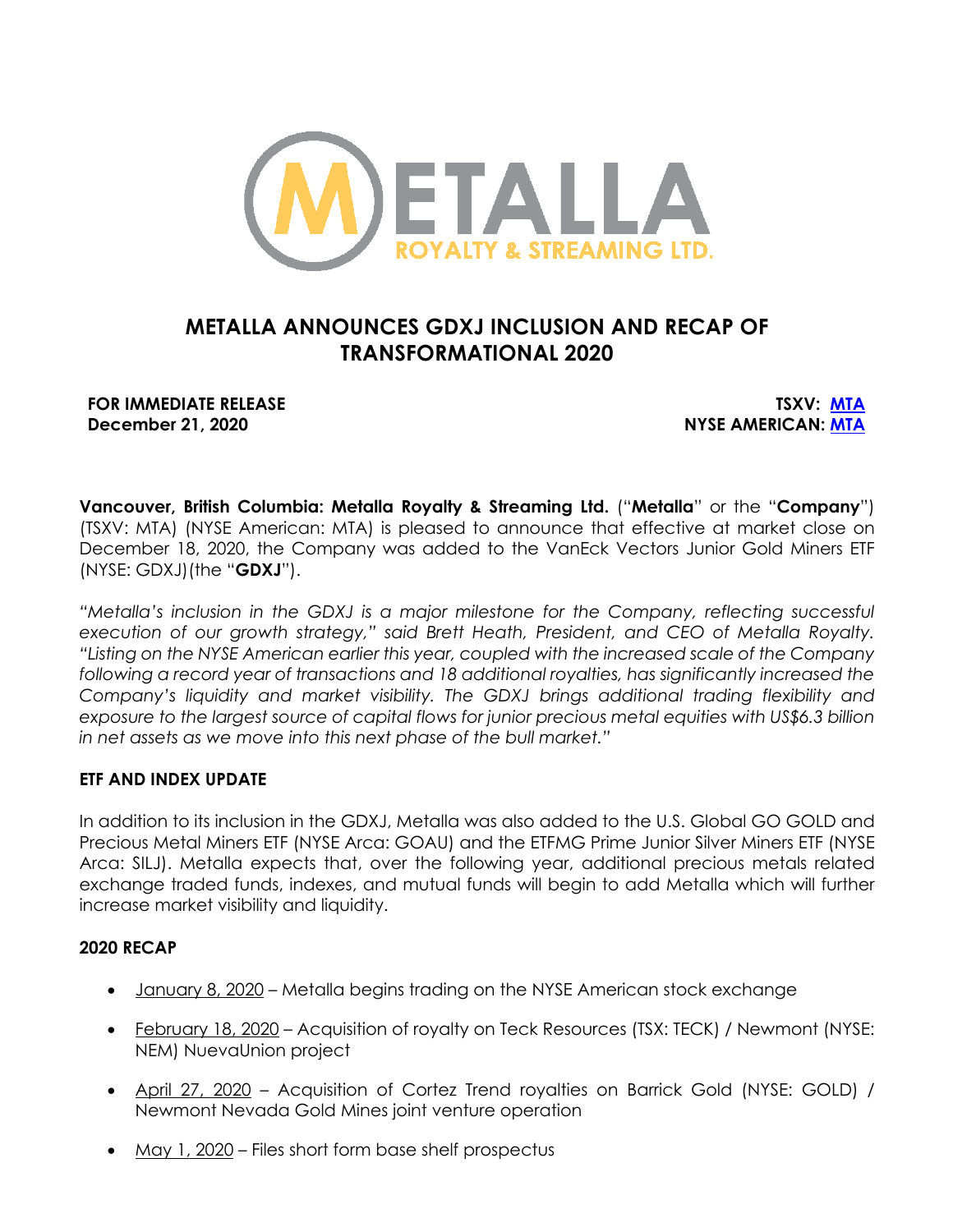- June 22, 2020 Acquisition of royalty on Coeur Mining's (NYSE: CDE) operating Wharf mine and secondary offering of common shares of Metalla held by Coeur Mining for a total gross proceeds of US\$20.7 million to Coeur Mining
- July 27, 2020 Acquisition of royalty on Kirkland Lake Gold's (NYSE: KL) Fosterville mine
- July 29, 2020 Amendment to convertible debt facility with Beedie Capital to increase the committed capital into Metalla by C\$20 million and convert C\$6.0 million of the C\$7.0 million initial advance
- September 16, 2020 Acquisition of participation royalty on Karora Resources' (TSX: KRR) operating Higginsville Gold Operations
- October 22, 2020 Acquisition of royalty on Minera Alamos' (TSXV: MAI) La Fortuna project
- October 27, 2020 Announces Sandfire Resources (ASX: SFR) acquired the Endeavor mine where Metalla holds a 100% silver stream
- November 2, 2020 Announces Yamana Gold (NYSE: AUY) acquired the Wasamac and Camflo projects where Metalla holds royalties
- November 4, 2020 Acquisition of strategic portfolio of royalties in Nevada and Utah
- December 18, 2020 Metalla is included in the GDXJ

Please refer to the applicable Metalla news release for further details regarding the events and transactions described above.

# **ABOUT METALLA**

Metalla was created to provide shareholders with leveraged precious metal exposure by acquiring royalties and streams. Our goal is to increase share value by accumulating a diversified portfolio of royalties and streams with attractive returns. Our strong foundation of current and future cash-generating asset base, combined with an experienced team, gives Metalla a path to become one of the leading gold and silver royalty companies for the next commodities cycle.

For further information, please visit our website at www.metallaroyalty.com.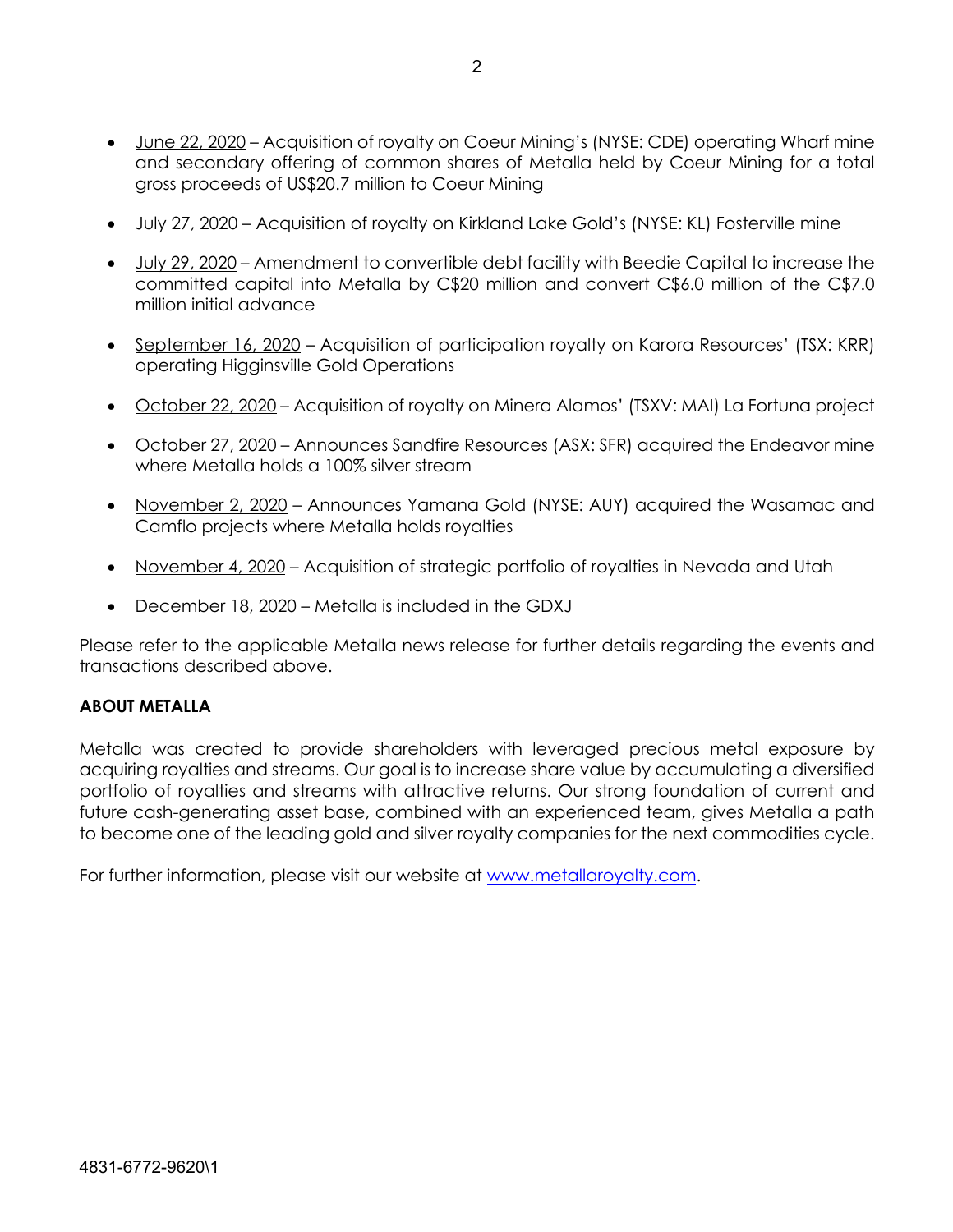# **ON BEHALF OF METALLA ROYALTY & STREAMING LTD.**

(signed) "Brett Heath"

President and CEO

## **CONTACT INFORMATION**

#### **Metalla Royalty & Streaming Ltd.**

Brett Heath, President & CEO Phone: 604-696-0741 Email: info@metallaroyalty.com

Kristina Pillon, Investor Relations Phone: 604-908-1695 Email: kristina@metallaroyalty.com

Website: www.metallaroyalty.com

*Neither the TSX Venture Exchange nor it's Regulation Services Provider (as that term is defined in the policies of the TSX Venture Exchange) accept responsibility for the adequacy or accuracy of this release.*

#### *CAUTIONARY NOTE REGARDING FORWARD-LOOKING STATEMENTS*

*Often, but not always, forward-looking statements can be identified by the use of words such as "plans", "expects", "is expected", "budgets", "scheduled", "estimates", "forecasts", "predicts", "projects", "intends", "targets", "aims", "anticipates" or "believes" or variations (including negative variations) of such words and phrases or may be identified by statements to the effect that certain actions "may", "could", "should", "would", "might" or "will" be taken, occur or be achieved. Forward-looking statements and information include, but are not limited to, the Company's future liquidity and market visibility; the potential for the GDXJ to add additional trading flexibility and exposure to capital flows; the next phase of prevailing market forces applicable to junior precious metal equities; the potential for the Company to be added to additional precious metals related exchange traded funds, indexes, and mutual funds; future share, royalty and other payments; future cash generation and returns; and Metalla having a path to becoming a leading gold and silver royalty company. Forward-looking statements and information are based on forecasts of future*  results, estimates of amounts not yet determinable and assumptions that, while believed by management to be reasonable, are *inherently subject to significant business, economic and competitive uncertainties, and contingencies. Forward-looking statements and information are subject to various known and unknown risks and uncertainties, many of which are beyond the ability of Metalla to control or predict, that may cause Metalla's actual results, performance or achievements to be materially different from those expressed or implied thereby, and are developed based on assumptions about such risks, uncertainties and other factors set out herein, including but not limited to: risks associated with the impact of general business and economic conditions; the absence of control over mining operations from which Metalla will purchase precious metals or from which it will receive stream or royalty payments and risks related to those mining operations, including risks related to international operations, government and environmental regulation, delays in mine construction and operations, actual results of mining and current exploration activities, conclusions of economic evaluations and changes in project parameters as plans are refined; problems related to the ability to market precious metals or other metals; industry conditions, including commodity price fluctuations, interest and exchange rate fluctuations; interpretation by government entities of tax laws or the implementation of new tax laws; regulatory, political or economic developments in any of the countries where properties in which Metalla holds a royalty, stream or other interest are located or through*  which they are held; risks related to the operators of the properties in which Metalla holds a royalty or stream or other interest, including *changes in the ownership and control of such operators; risks related to global pandemics, including the current novel coronavirus (COVID-19) global health pandemic, and the spread of other viruses or pathogens; influence of macroeconomic developments; business opportunities that become available to, or are pursued by Metalla; reduced access to debt and equity capital; litigation; title, permit or license disputes related to interests on any of the properties in which Metalla holds a royalty, stream or other interest; the volatility of the stock market; competition; future sales or issuances of debt or equity securities; use of proceeds; dividend policy and future payment of dividends; liquidity; market for securities; enforcement of civil judgments; and risks relating to Metalla potentially being a passive foreign investment company within the meaning of U.S. federal tax laws; and the other risks and uncertainties disclosed under the heading "Risk Factors" in the Company's most recent annual information form, annual report on Form 40-F and* 

#### 4831-6772-9620\1